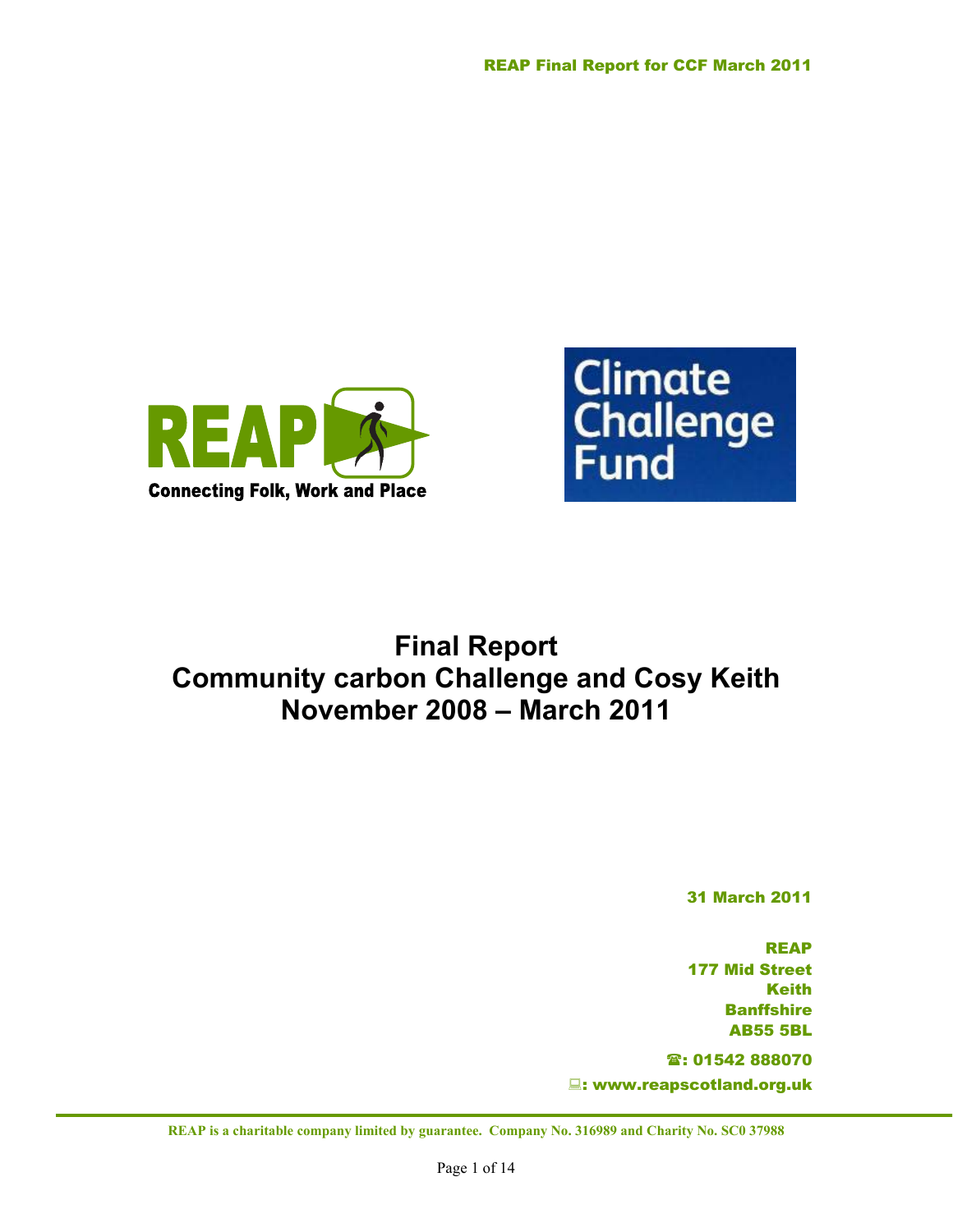## **Overview**

#### **Background**

This report focuses on REAP's three year Community Carbon Challenge and Cosy Keith projects from November 2008 to March 2011.

REAP is an award winning sustainable development charity based in Keith and working in Moray and the North East of Scotland. Our three main activities follow the sustainable development triple bottom line: social enterprise and economic fairness; environmental activity including energy efficiency and waste reduction; and community development through community consultation and capacity building. REAP was founded in 1997 under the aegis of CSV and has been an independent charity since 2007.



Our projects have included:

- Community consultation and action research for a range of partners including the NHS, Cairngorm National Park Authority and the Scottish **Government**
- Environmental workshops for schools, community organisations and charities, young people and others funded by the Climate Challenge Fund among others.
- energy awareness and reduction, waste reduction, carbon foot printing and renewable energy.
- Waste reduction research and projects in Keith
- Social enterprise advice, promotion and training
- Thermal imaging camera surveys and energy advice
- Administration, payroll and bookkeeping services to other charities and community groups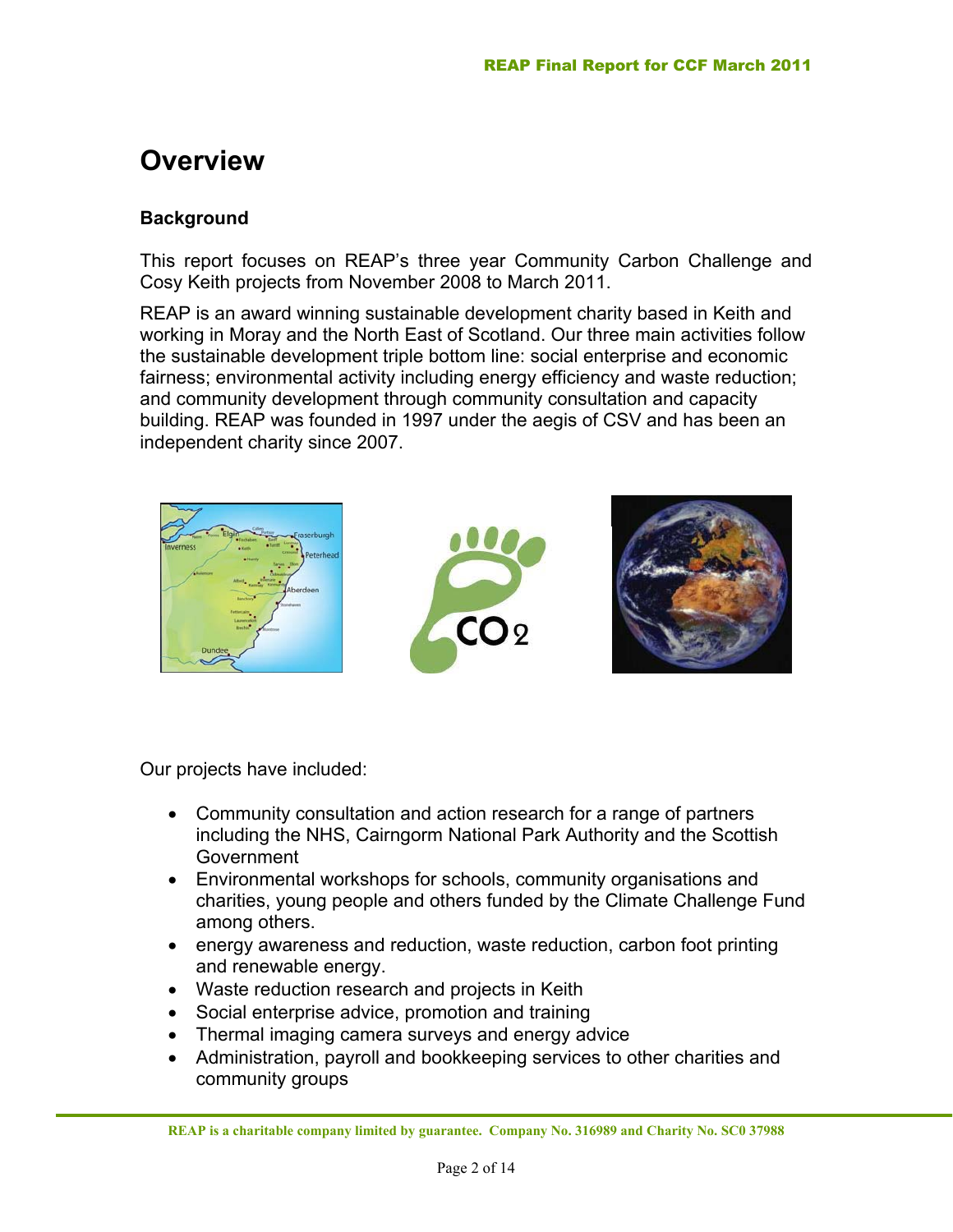#### **Summary**

This report focuses on our highly successful 3 year Community Carbon Challenge and Cosy Keith projects which commenced in November 2008. These community based interventions set out to bring three separate but interlinked projects to the local community:

- 1 To develop "Grampian Thermal Surveys" using thermal imaging technology to identify heat loss in buildings
- 2 To roll out the Community Carbon Pack which REAP developed with Moray Council and Scottish Natural Heritage to help communities calculate their carbon emissions and agree a strategy for reduction.
- 3 To create a project for the town of Keith Cosy Keith to raise awareness of climate change and put in place practical changes.

### Our achievements:

#### **Thermal Camera**

- ¾ Conducted over **120 surveys of domestic and public buildings (including village halls)** have been carried out attracting interest from the architectural and building trade, community groups and schools throughout the Grampian and east Highlands regions. This resulted in roof space insulation, cavity wall insulation, boiler replacement and double glazing installations. (See Fig. 1)
- ¾ Thermal Camera Project Officer also trained as an Energy Performance Certificate assessor offering a powerful combination of technical expertise for the future when combined with the Thermal Camera
- $\triangleright$  Demand for the camera has grown considerably since the beginning of the project. In the first full year of operation (2009) 22 surveys were carried out. In the first 12 weeks of 2011 alone 28 surveys have been completed with 12 more booked.
- $\triangleright$  REAP created "Grampian Thermal Imaging". A local social enterprise that has begun generating income enabling more free surveys to be offered to those who cannot afford to pay. **This gives the project its sustainability beyond the current funding round.**

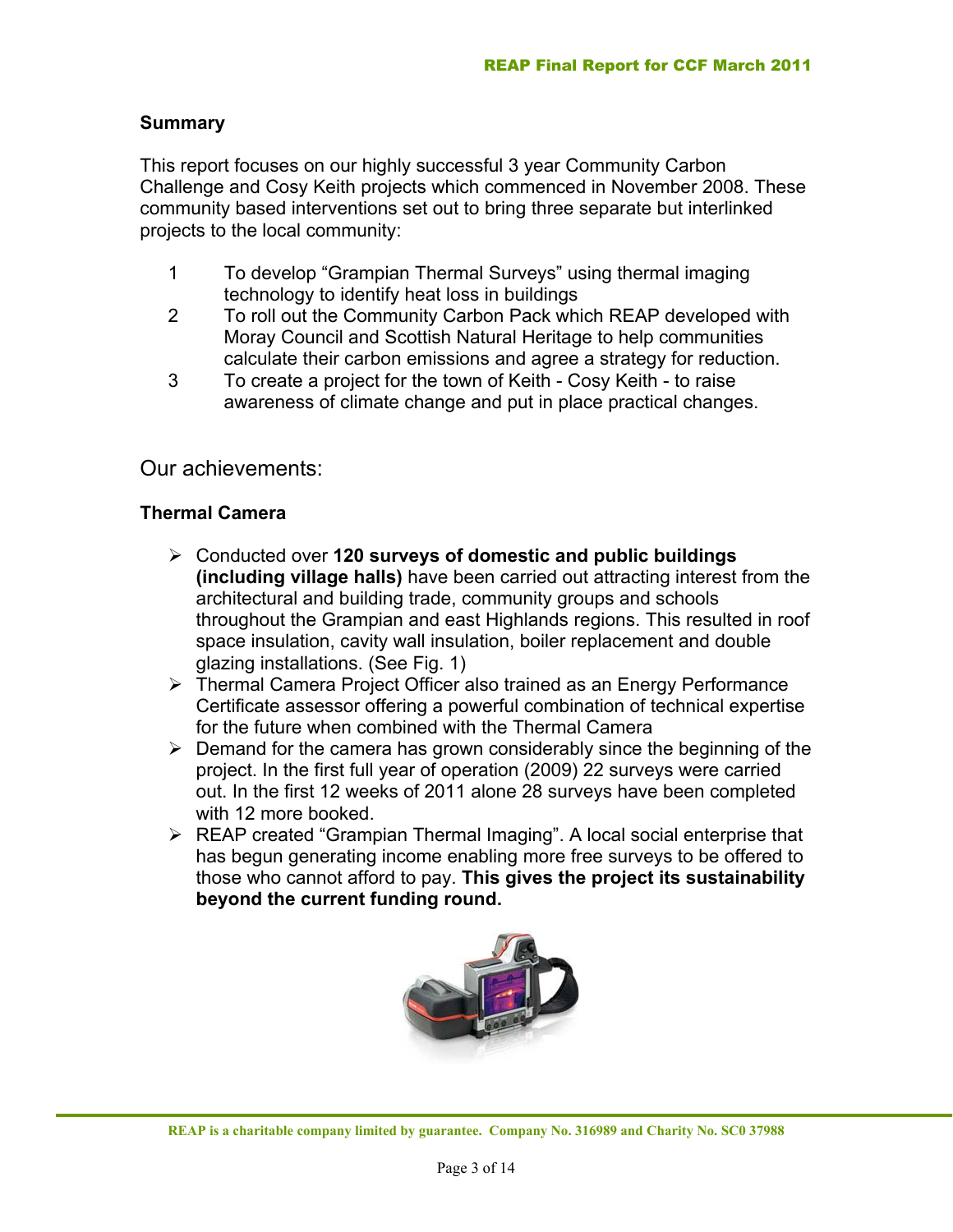#### **Carbon saved to date**:

| <b>Actions identified</b> | Loft<br>insulation  | New gas<br>condensing<br>boiler | Cavity<br>wall<br>insulation | <b>Double</b><br>glazing | <b>TOTALS</b>       |
|---------------------------|---------------------|---------------------------------|------------------------------|--------------------------|---------------------|
| Actions planned           | 12                  |                                 |                              |                          | 16                  |
| Actions completed         |                     |                                 |                              |                          |                     |
| $CO2$ saved               | 4877 <sub>kgs</sub> |                                 |                              | 960 <sub>kgs</sub>       | 5837 <sub>kgs</sub> |
| Fig.1                     |                     |                                 |                              |                          |                     |

The vivid images produced by the camera have enabled people from all backgrounds and ages to engage with the concept of heat loss.



 **Cold voids**



 **Insulation faults**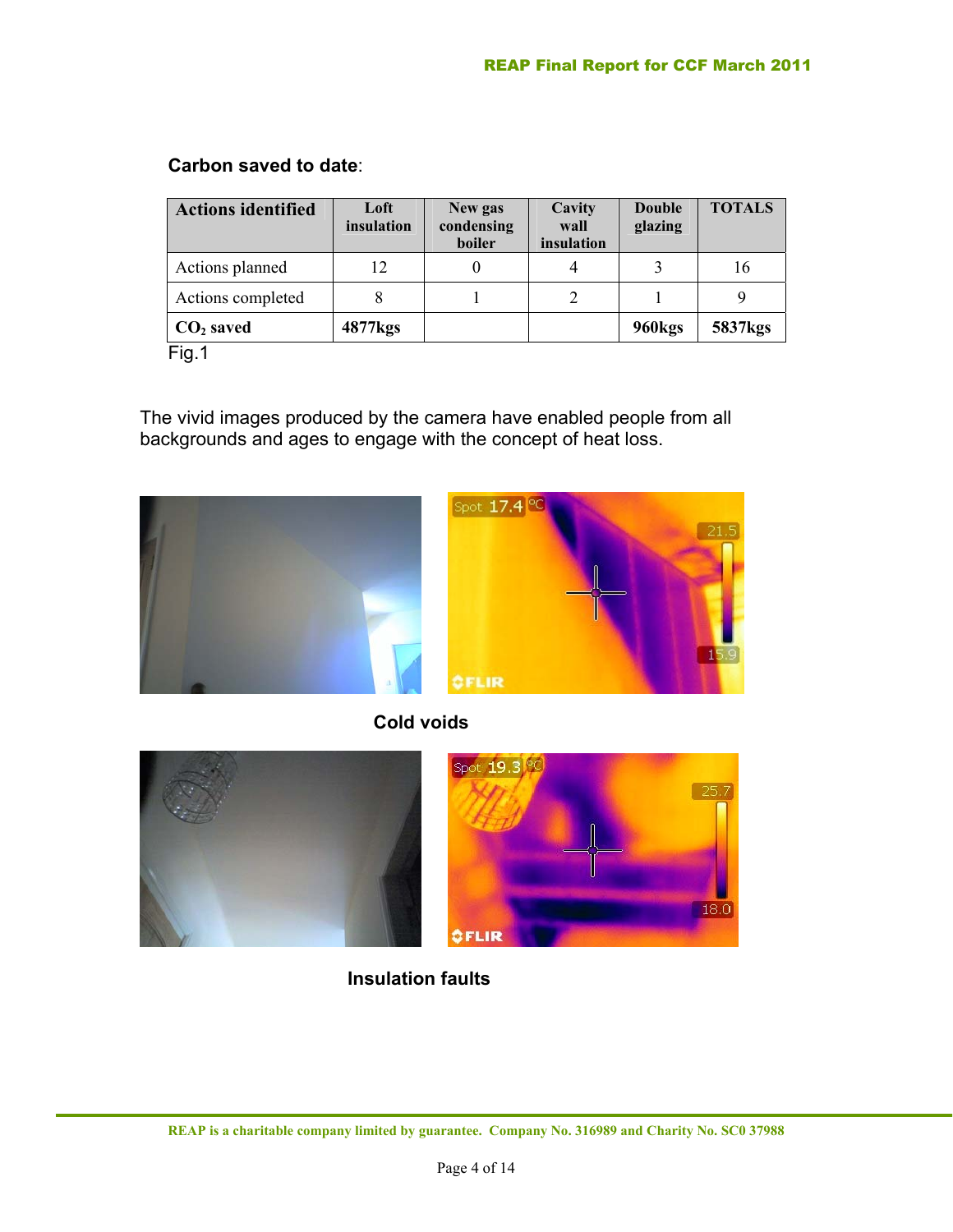*"I think this is a first class service that REAP is providing*." B McLean, Banff. December 2010

*"The survey you have carried out in my house regarding heat loss has been invaluable*" E Ogilvie, Lossiemouth. October 2010.

*"I would recommend that everyone needs to have their building surveyed."* Mr Dutton, Rosiemay

*"As a result of your efforts, I am sure I will be able to significantly improve the heat losses from my home and you have provided the evidence I needed to*  finally go ahead with fitting triple glazing to replace the aluminium glazing. I will *definitely now get round to finishing the loft insulation and the downstairs toilet wall too*." Mr. Mulholland, Aberlour, March 2011.

## Case Study 1

#### **Vital help for ill 80 year old from REAP**

During a survey in February 2011 REAP's officer noticed that the householder was so ill that all rooms were kept at an average temperature of around 25 degrees Celsius. The householder was faced with a horrendous heating bill. Upon closer inspection during the survey REAP's camera operator noticed the typical brick pattern for houses with wall cavities. Shortly after this discovery

SCARF and Energysavingscotland have been contacted and within a few weeks the householder was given a social energy tariff and the wall cavities will be filled free of charge. The householder will also get a refund for the loft insulation received last summer and charged in spite of having the age for getting such measures done free.

- $\triangleright$  Attendance at many exhibitions such as the National Energy Exhibition in Inverurie, Energy Efficiency Fair in Elgin, Moray College Science Fair, Moray College Helping the Elderly, Energy Efficiency Fair in Inverness, Hard to Heat Homes in Keith plus considerable marketing and promotion led to appointments for surveys and subsequent  $CO<sub>2</sub>$  savings (listed above).
- ¾ This winter has been our busiest period to date showing a **60% increase** in demand for surveys in January compared to the same period last year. Our volunteers have had training in thermal imaging and a further operative will be trained in the near future.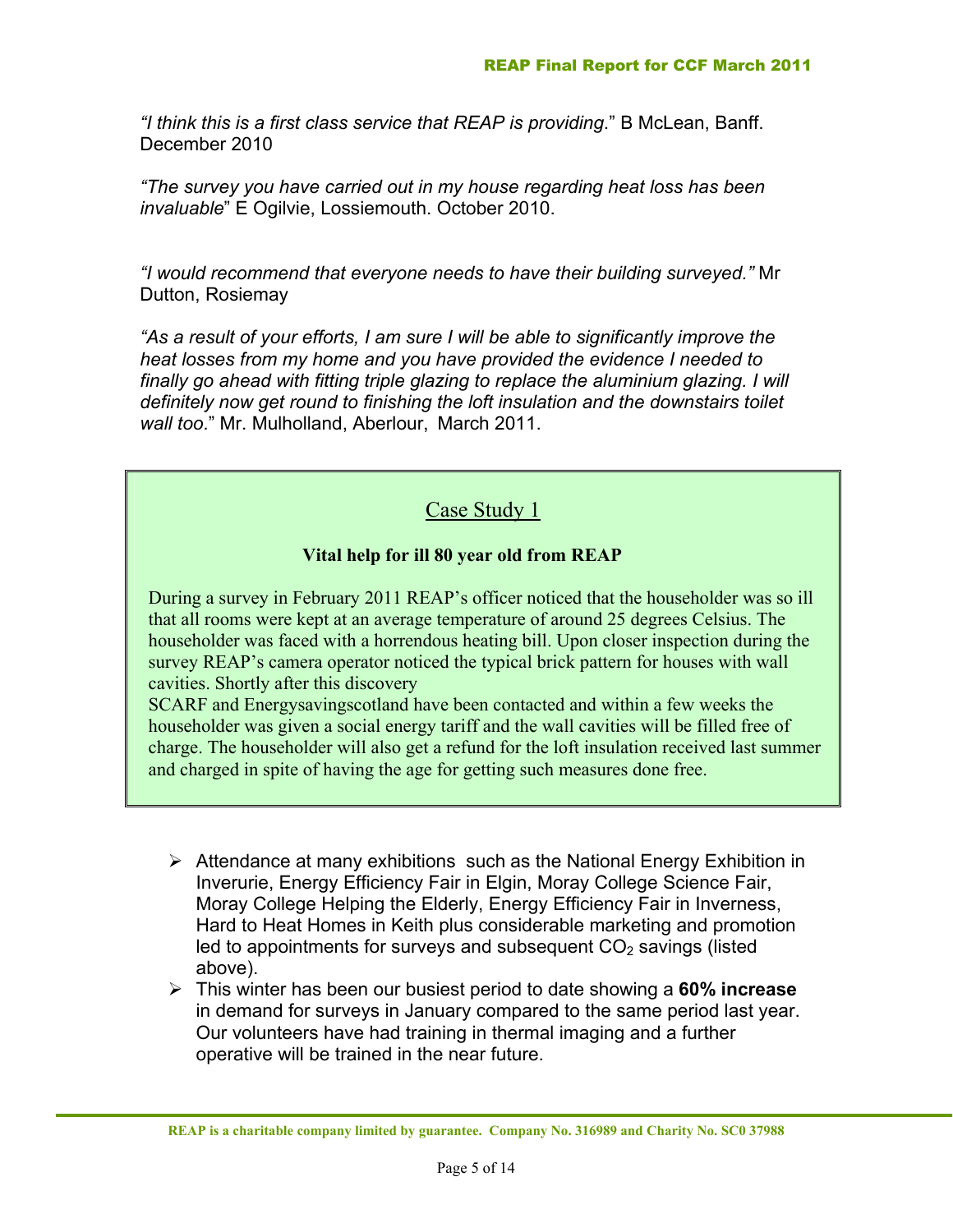#### **Community Carbon Footprinting**

- $\triangleright$  We developed our Community Carbon Foot printing Toolkit. This is a resource that we plan to continue using and offering to other communities to help build their capacity.
- $\triangleright$  We worked in close partnership with several village halls and community groups – Village halls in Newmill, Mulben and Drummuir, The Loft Youth Project, Kilt Keith School and the British Legion to reduce their carbon emissions. With Newmill Village Hall REAP were instrumental in gaining the hall £130,000 in funding from Scottish Gas and Community Energy Scotland to install a biomass boiler and a solar panel water heating system saving early 3000 kgs of  $CO<sub>2</sub>$ .
- ¾ Working in partnership with EST business advisors & Keith & Strathisla Regeneration Partnership we contacted all Keith businesses and recruited 6 to complete a business survey. This has led to these businesses taking a variety of carbon saving measures such as increased insulation, boiler replacement and reduced transport usage saving an estimated 1500 kgs  $CO<sub>2</sub>$  annually.

#### **Cosy Keith**

.

 $\triangleright$  REAP has held a series of awareness rising events – Hard to Heat Homes Seminar, Permaculture courses, presence at Keith Tradional Music Festival, Green Christmas event, school workshops in local primary and secondary schools. Arising from these events has been a number of pledges from the public to reduce  $CO<sub>2</sub>$ . Schools have engaged more deeply with the issue of carbon reduction asking our officers back to run subsequent workshops.

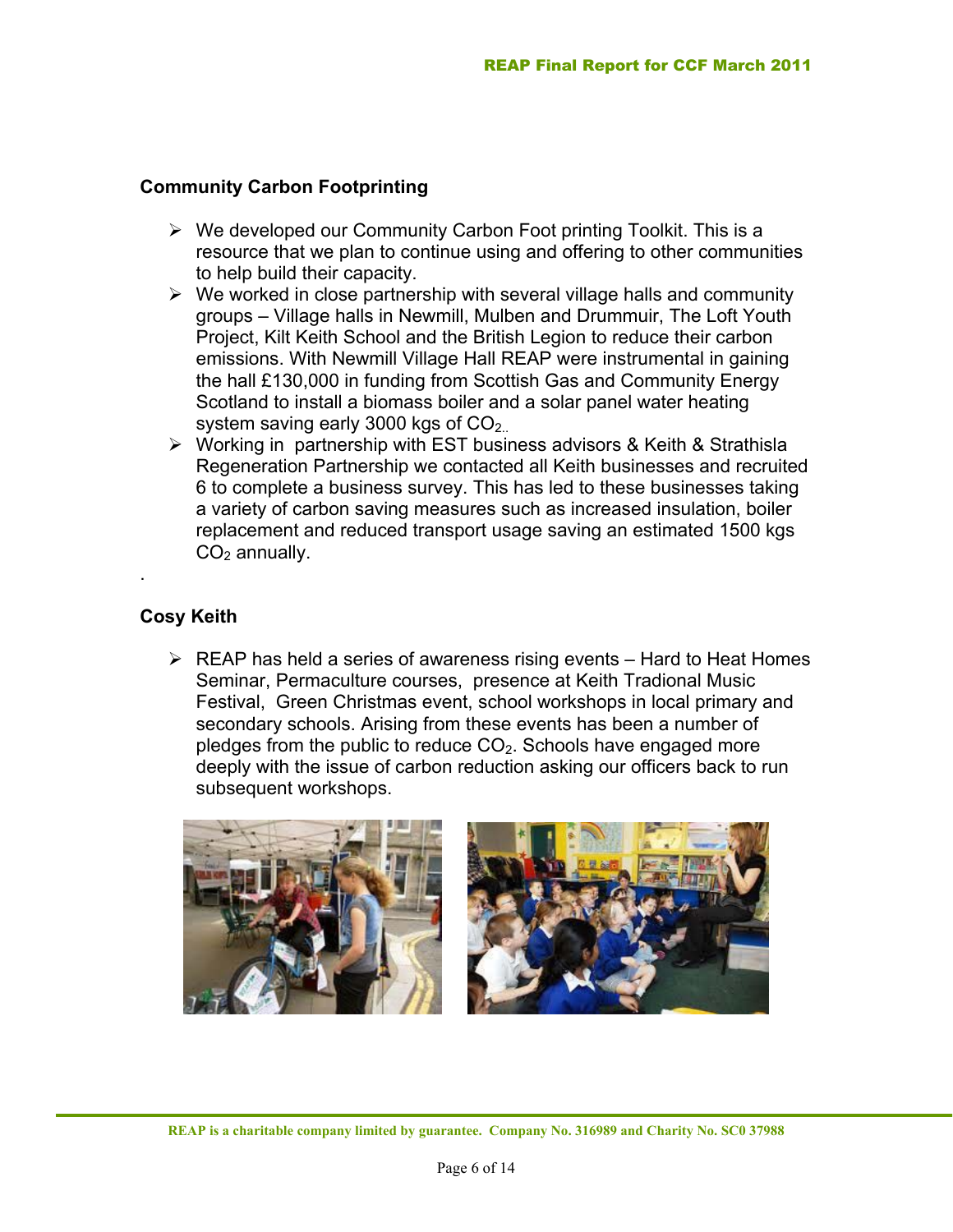- $\triangleright$  Two project officers are fully trained to carry out energy audits
- ¾ REAP trained volunteers from Transition Town Forres in energy advice
- $\triangleright$  Five volunteers were trained to carry out energy audits with additional funding from Scottish Power.
- $\triangleright$  We developed REAP's Keith office as an energy advice drop in centre that has now become well established in the community. This was supported by ESSac. Visits have increased from 3-4 weekly to an average of 8-10. Benefits of the advice centre:
	- $\checkmark$  Advocacy with landlords
	- $\checkmark$  Helping those in fuel poverty without phone or internet access
	- $\checkmark$  Helping the elderly without internet access
	- $\checkmark$  Enabling access to financial support to improve the quality of home insulation



- ¾ Distribution of 3000 Home Energy checks in Keith. Almost one-third were returned enabling ESSac advisors to support these households in accessing the necessary advice. An estimated 2000kgs of  $CO<sub>2</sub>$  per annum were saved in home insulation and pledges were received of a further 21.4 metric tonnes in annual  $CO<sub>2</sub>$ .
- $\triangleright$  ESSac has supported REAP in developing Cosy Keith as a model low carbon community.
- $\triangleright$  Volunteers have been recruited to assist homeowners in accessing advice and support
- $\triangleright$  The thermal imaging camera was used extensively in Keith to conduct street surveys
- $\triangleright$  A series of quarterly newsletters were given wide community circulation

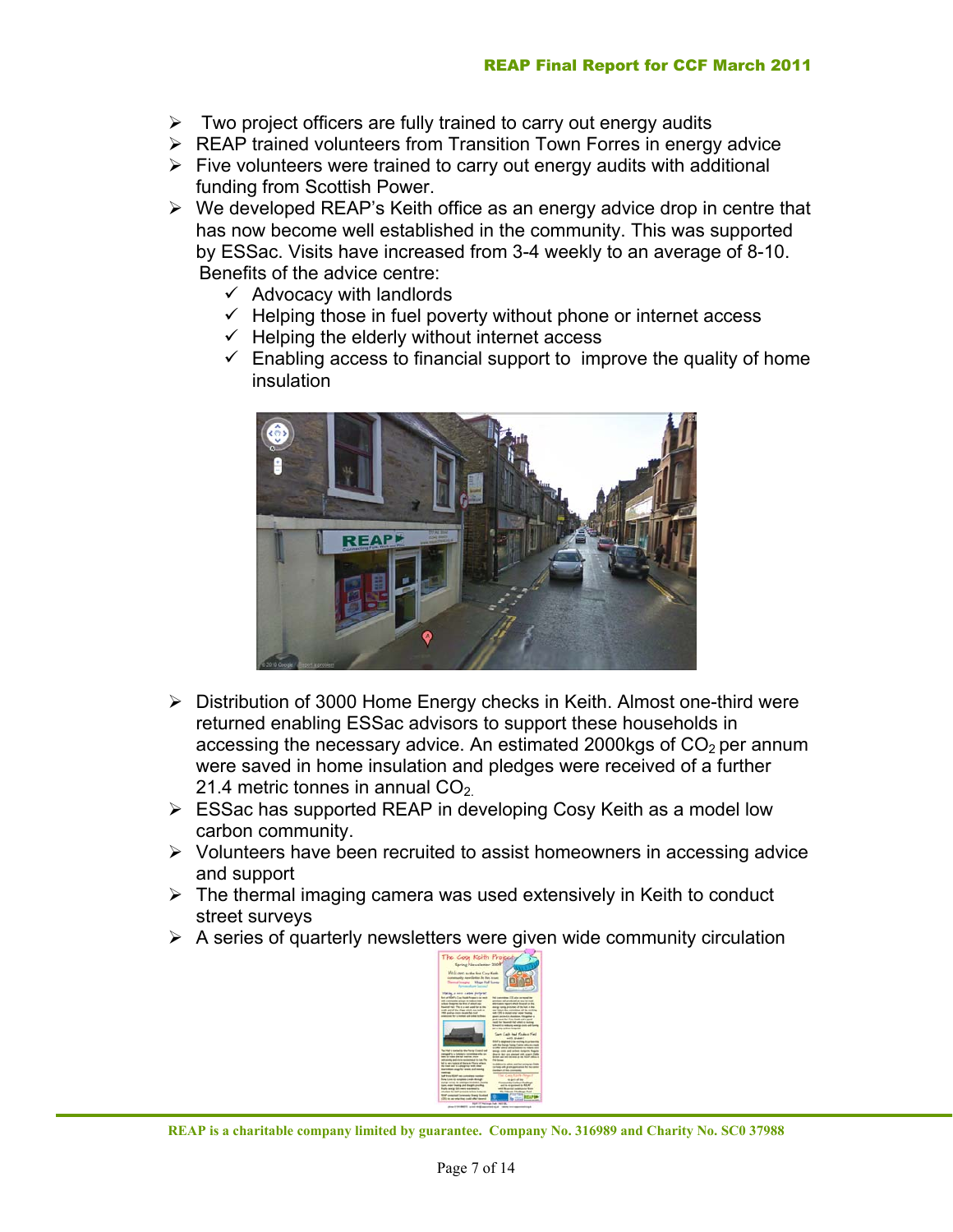$\triangleright$  Cosy Keith's success has led to queries and requests for support from towns and settlements within a 15 mile radius of Keith. (See new project proposals)

## Case Study 2

#### Man gets more than he bargained for!

Mr Reid came into the REAP office around a year ago to enquire how he could reduce the energy bills in his house. He was interested in reducing his bills for heating his hot water and after researching on line, decided to go for installing solar water heating panels with a grant to help with costs.



Through Mr Reid's contact with REAP, his house was checked for insulation and brought up to the current standards. He also changed all his light bulbs to low energy ones and EAGA came and installed the 2x2m solar panels in one day!

*"It was fantastic the amount of heat generated through the panels. The day after they were installed it was a typical Keith day – pouring with rain and cloudy, but the panels still got the water up to 70 degrees! In the summer months the panels provide almost all the energy for my hot water and there's always plenty for showers and washing up etc. Even in March on a bright day the water temperature can reach 87 degrees – they are really efficient panels and just need light to work*."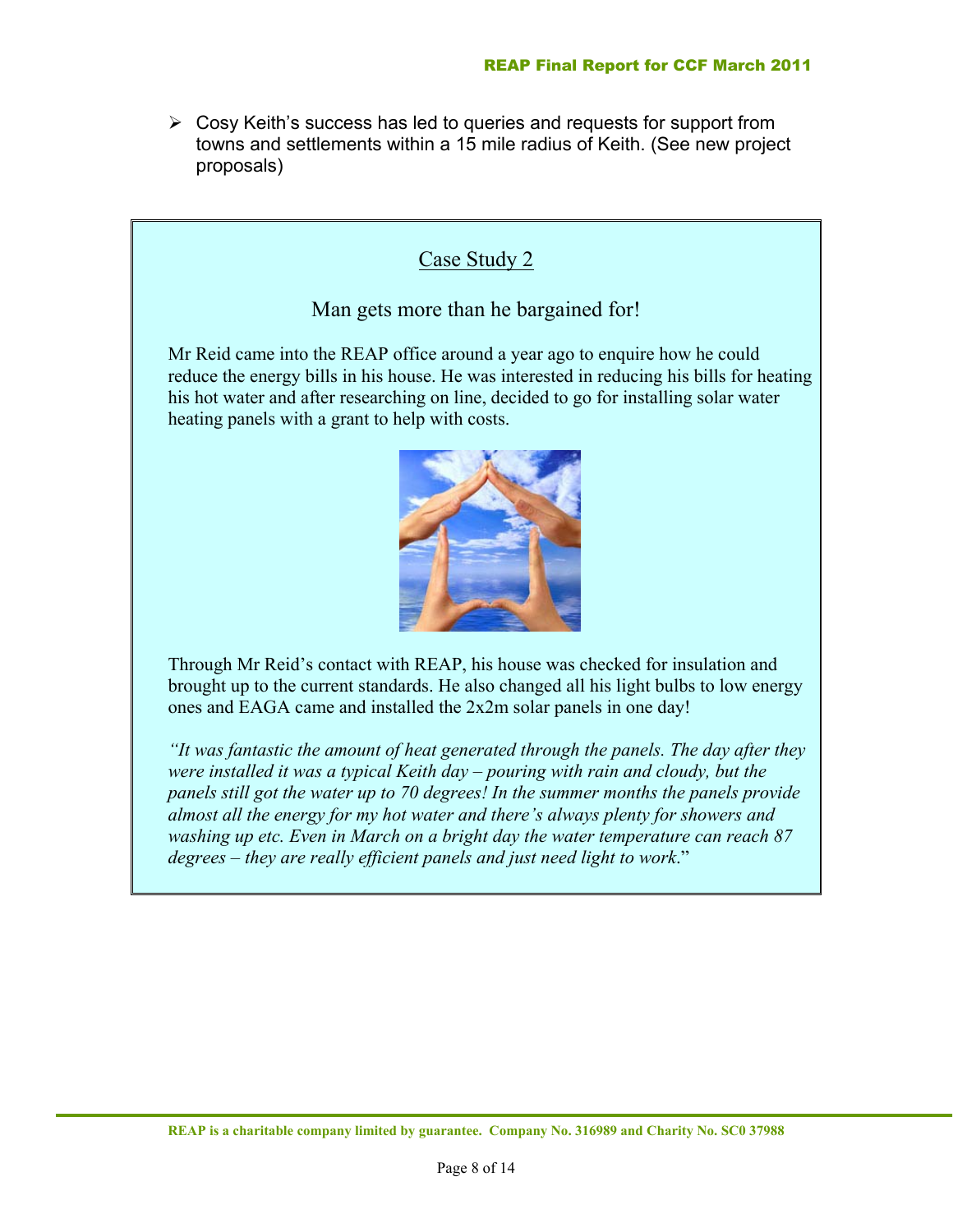#### **Lasting legacy in the community of our CCF funded work to date:**

- $\triangleright$  Community Carbon Footprinting Toolkit will continue to provide benefit to local residents for many years to come enabling the calculation of individual  $CO<sub>2</sub>$  emissions.
- ¾ Newmill Village Hall has a biomass boiler and solar heating system. REAP is continuing to work with the community to develop a community interest company to sell the energy to the local community Annual  $CO<sub>2</sub>$  saving  $=$ 2769kgs..
- ¾ Our work with Newmill Village Hall has enabled REAP to develop a community-based consultancy service to other similar small community enterprises, helping them build their practical capacity and sustainability.



 $\triangleright$  Established a very popular drop in advice centre in REAP's Keith office adding to the community's resources.



¾ Over 40 people have completed ESSAC (Energy Savings Scotland Advice Centre) energy surveys through the REAP office during our Cosy Keith project

**REAP is a charitable company limited by guarantee. Company No. 316989 and Charity No. SC0 37988**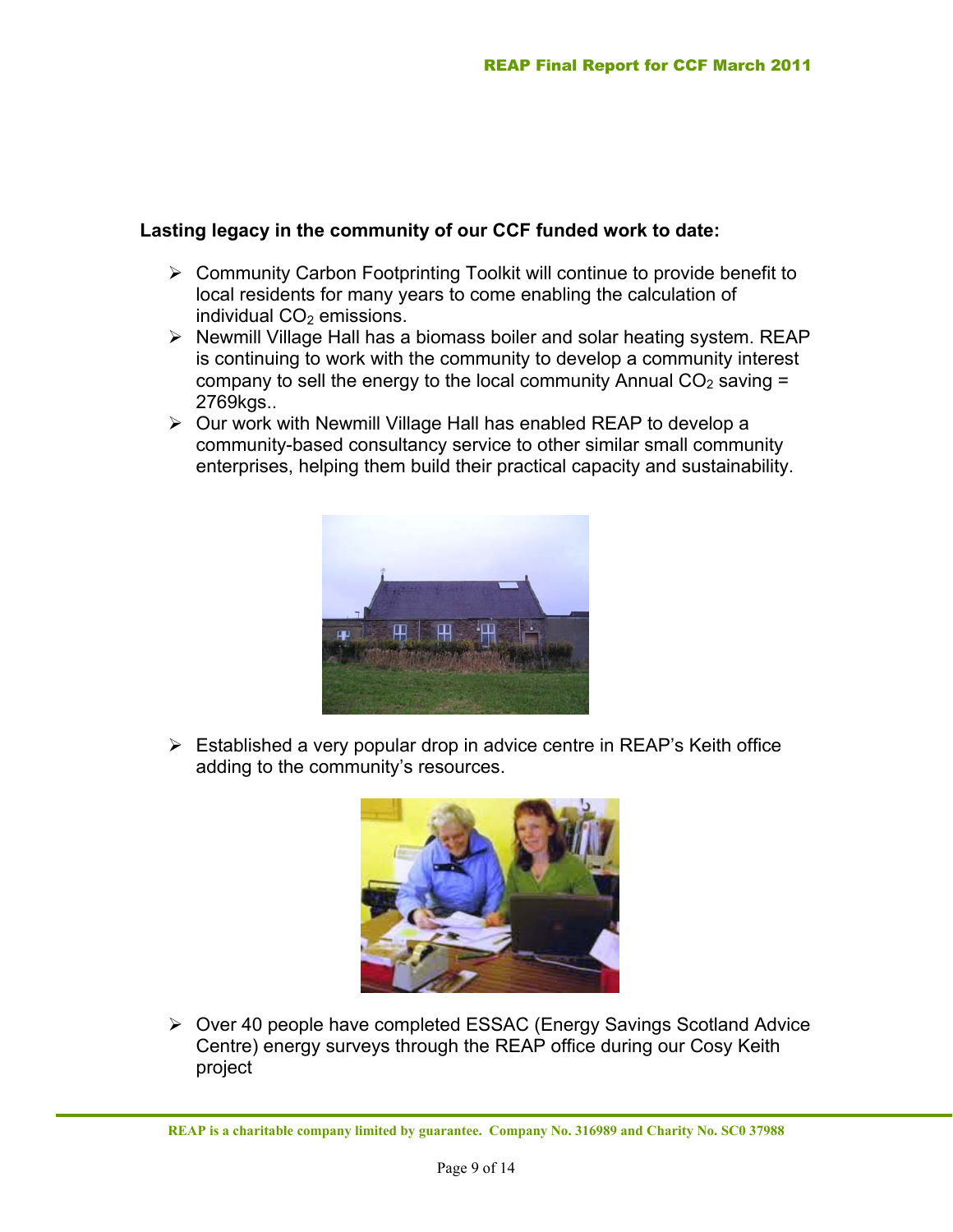- ¾ Through REAP's Energy Audits many householders were enabled to upgrade their homes and reduce their carbon emissions. Annual  $CO<sub>2</sub>$ savings = 13.58 metric tonnes plus pledges of 21.4 metric tonnes. (See Fig. 2)
- $\triangleright$  Resulting measures have included loft insulation, cavity wall insulation and installing solar panels to heat hot water, as well as double glazing and draught stripping doors and windows, turning down heating thermostats by a degree, and sorting out heating controls so that people aren't heating the house when they are not in
- $\triangleright$  Advocacy on behalf of householders with their landlords
- $\triangleright$  Heightened awareness among the local community of their carbon emissions as evidenced by the increasing demand:
	- $\checkmark$  on our Drop in Advice Centre
	- $\checkmark$  for thermal camera surveys
	- $\checkmark$  from schools and outlying communities for support and information.
- $\triangleright$  Local youth project The Loft enabled to upgrade their buildings saving 2 metric tonnes  $CO<sub>2</sub>$  annually.
- $\triangleright$  Two trained and very experienced project officers in conducting energy audits, delivering climate change initiatives and providing practical advice and information to the community
- ¾ One Project officer trained to conduct EPC assessment and thermal imaging for the community. The combination of these resources and skills within a community group has greatly developed our skills set and the service we can offer locally to upgrade buildings thermal qualities and reduce carbon emissions.



 $\triangleright$  We have laid the groundwork with the extensive marketing of the thermal camera throughout the Grampian region to develop both an ongoing free service and as an income generating social enterprise for those that can afford to pay. To date £ 6,300 income has been generated enabling REAP – as a social enterprise - to reinvest in free surveys for those that cannot afford to pay. As the camera's popularity continues to increase significantly (see above), this will provide a healthy income stream, employment and benefit to the local and wider community.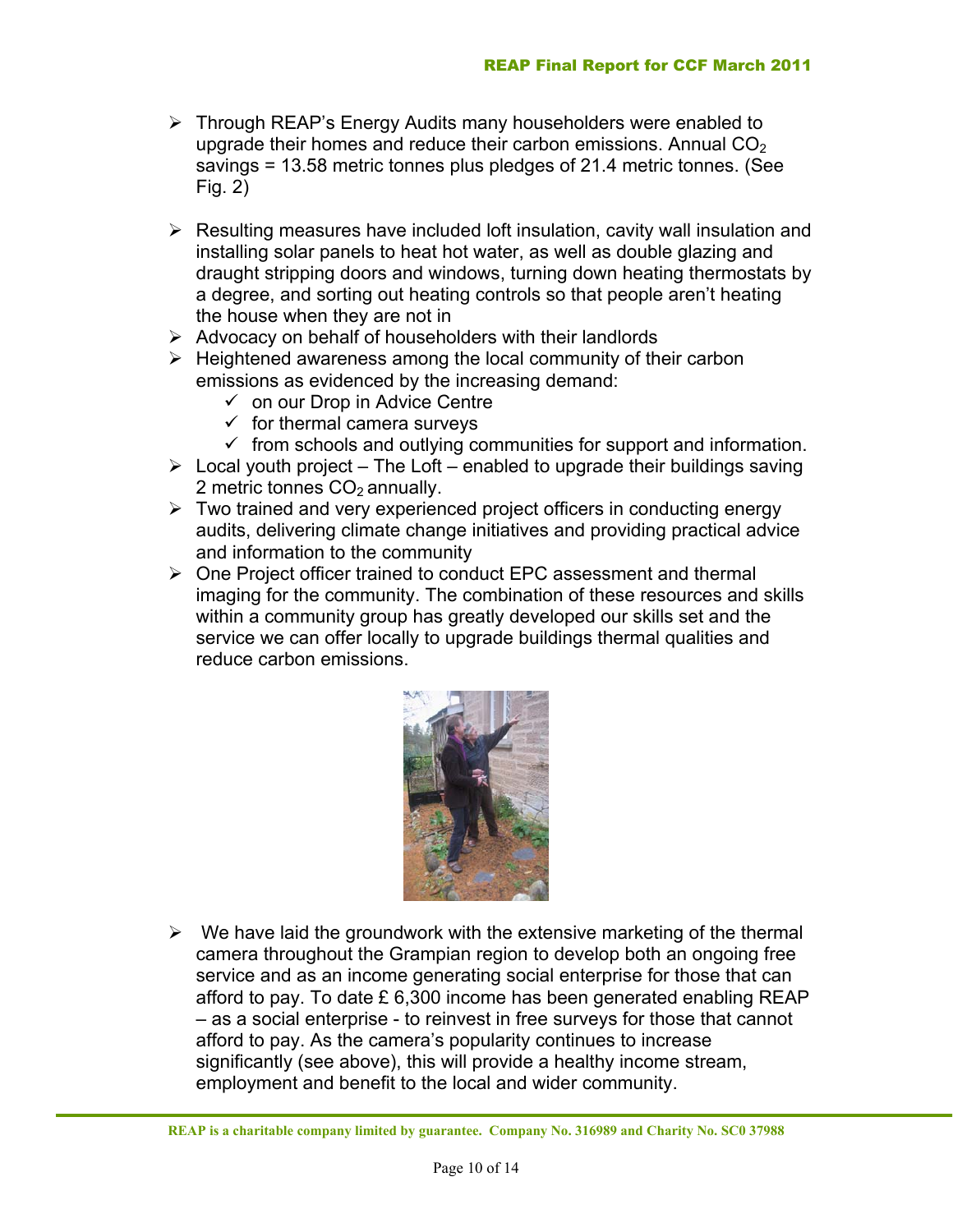- $\triangleright$  REAP assisted in the development of Keith Allotment Association which is now in final negotiations with supportive landowners.
- $\triangleright$  Stronger working partnerships with many local community and statutory organisations to promote awareness of climate change have been established enabling further community based work to be undertaken: with Energy Savings Scotland, SCARF, Keith Grammar School, St Thomas' Primary School, Newmill Primary School, Loft Youth Project,. Newmill Village Hall, Mulben Village Hall, Drummuir 21, Findhorn Community Hall, Transition Town Forres, Moray College, Keith & Strathisla Regeneration Partnership, Keith Heritage Group, Moray Council Housing Department, Highlands and Islands Enterprise, CFINE, Community Energy Scotland, Aberdeen Forward, Grampian Housing Association, Langstane Housing Association, Keith Music Festival, Knockando community, British Legion, Keith Kilt School, Keith Allotment Association and Elgin Youth Café among many others.

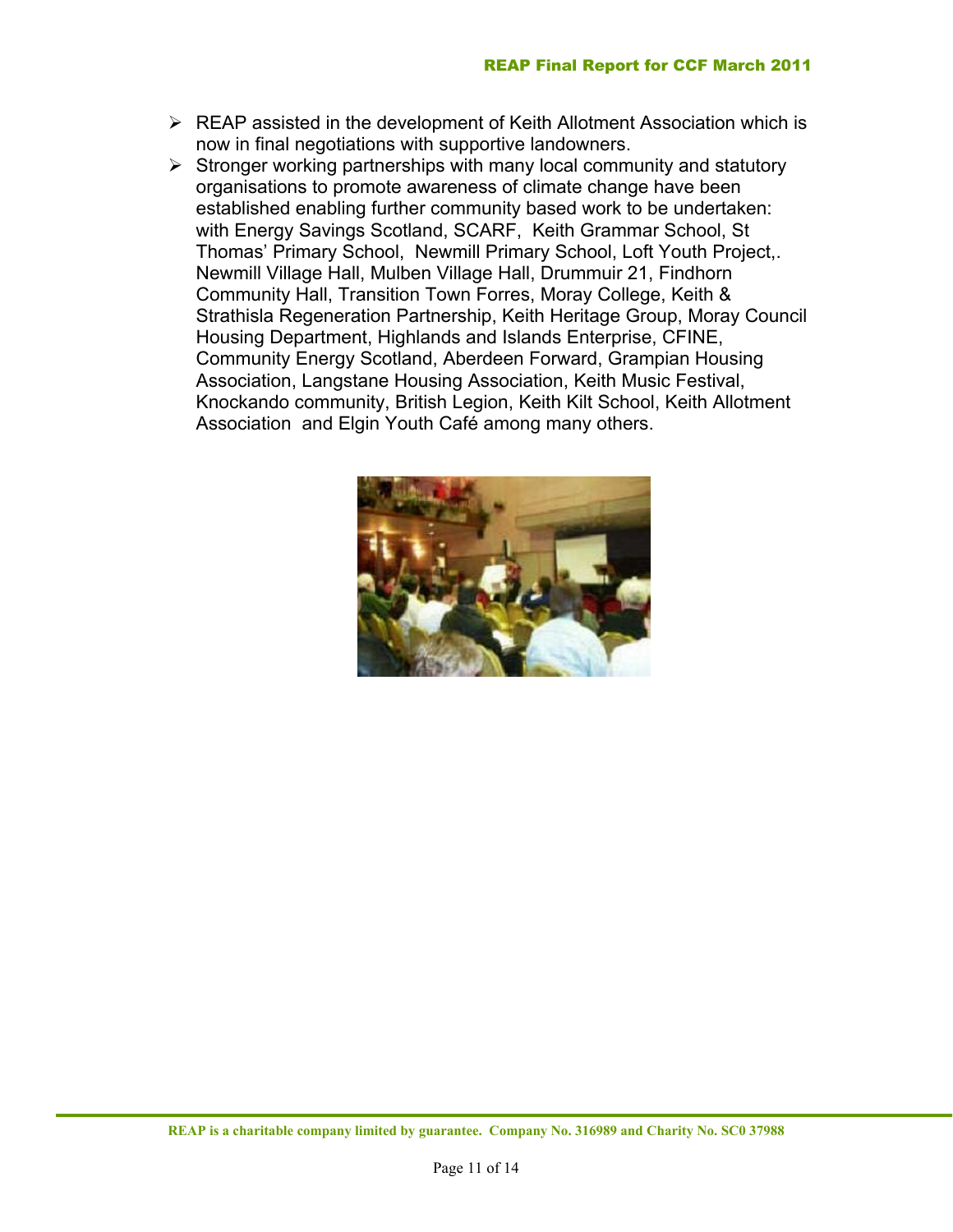## **Actual CO2..Savings per annum**

|                                      |                                                                              | CO2 savings per |
|--------------------------------------|------------------------------------------------------------------------------|-----------------|
| <b>Carbon Challenge Project Area</b> | <b>Actions</b>                                                               | vear            |
| Thermal camera surveys               | Led to actions including insulation,<br>double glazing being fitted etc      | 2,320 kgs       |
| <b>Energy advice sessions</b>        | Assisted clients getting Insulation,<br>double glazing, new efficient boiler | 5,450 kgs       |
| <b>Specific Pledges from events</b>  | Using home grown veg, turning down<br>thermostat etc                         | $4,400$ kgs*    |
| <b>Community buildings work</b>      | Installation of solar panel, insulation<br>at Newmill Hall                   | 5,837 kgs       |
| <b>TOTAL</b>                         |                                                                              | $18,007$ kgs    |

## **Agreed Target to date: 13 metric tonnes 18 metric tonnes**

\*This figure has excluded many other pledges received estimated at 21.4 metric tonnes.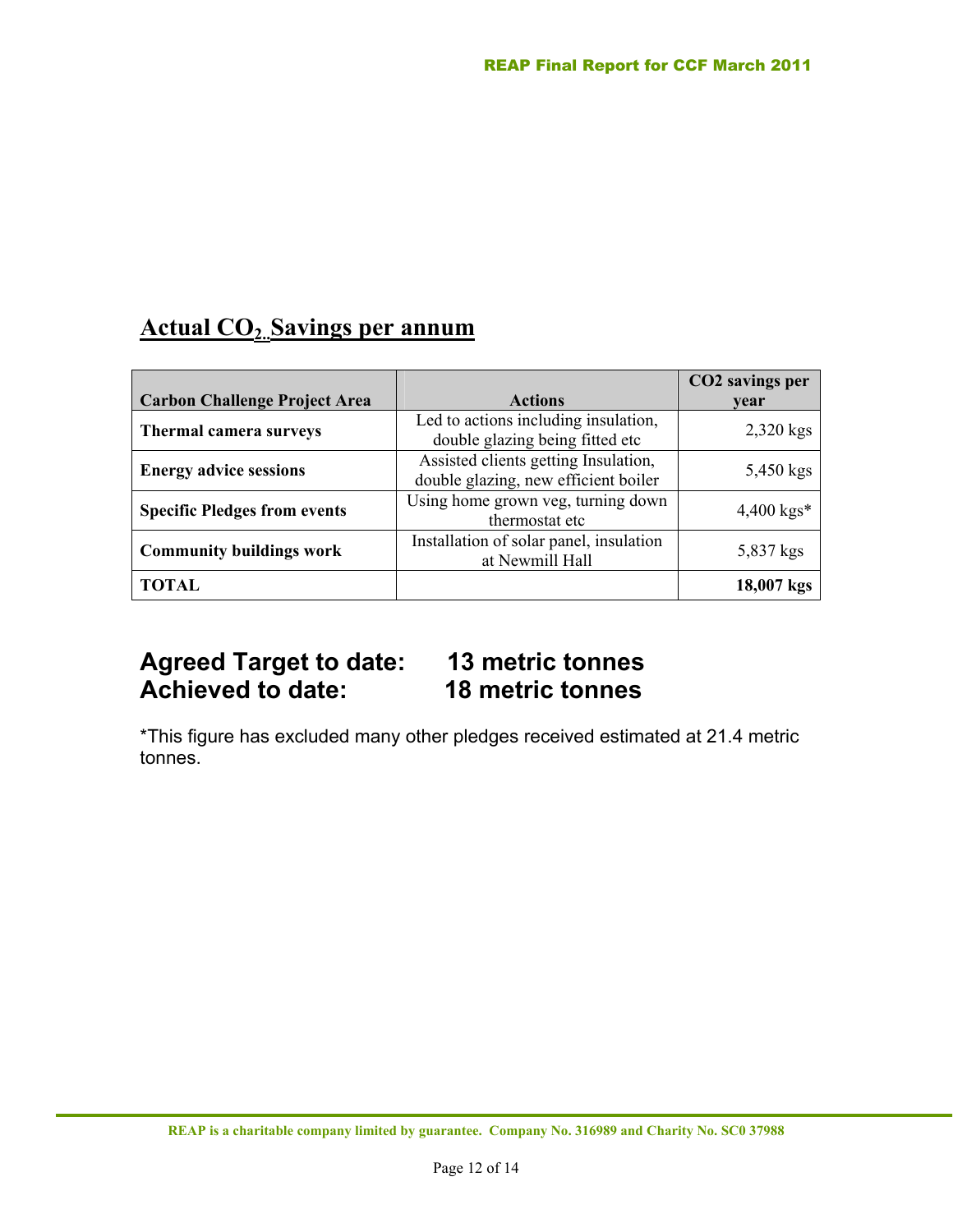### **Financial Analysis**

**CCF-010 - Community Carbon Challenge** 

|                                                        |                                 | <b>All Years</b> |                |              |
|--------------------------------------------------------|---------------------------------|------------------|----------------|--------------|
| <b>Budget Heading</b>                                  | <b>Total</b><br><b>Awarded:</b> | <b>Awarded</b>   | <b>Claimed</b> | Remaining    |
| <b>Capital Costs</b>                                   |                                 |                  |                |              |
| <b>Thermal Camera, Lens</b>                            | 24,995.25                       | 24,995.25        | 28,336.00      | 3,340.75     |
| Laptop computer and software                           | 515.90                          | 515.90           | 515.90         | 0.00         |
| A: Salaries inc. management and<br>website time        | 14,940.89                       | 14,940.89        | 14,941.89      | $-1.00$      |
| Salary - camera project                                | 37,636.00                       | 37,636.00        | 37,957.08      | 321.08       |
| Salary - carbon pack                                   | 13,306.39                       | 13,306.39        | 13,275.52      | 30.87        |
| Salary - Cosy Keith                                    | 4,635.00                        | 4,635.00         | 4,635.00       | 0.00         |
| Salary - Management                                    | 13,591.00                       | 13,591.00        | 12,874.88      | 716.12       |
| <b>Salary - Website Creation</b>                       | 1,350.00                        | 1,350.00         | 1,600.00       | 250.00       |
| <b>B: Office costs, staff training</b>                 |                                 |                  |                |              |
| <b>UK level 1 Certification Training</b>               | 4,145.75                        | 4,145.75         | 805.00         | 3,340.<br>75 |
| <b>Staff Travel &amp; Training Accommodation</b>       | 2,479.98                        | 2,479.98         | 3,232.22       | 752.24       |
| Insurance 127 x 12                                     | 3,165.64                        | 3,165.64         | 2,896.96       | 268.68       |
| Rent                                                   | 5,700.00                        | 5,700.00         | 5,700.00       | 0.00         |
| stationary                                             | 2,326.95                        | 2,326.95         | 1,504.06       | 822.89       |
| electricity, phones, water, postage £127<br>per month  | 3,773.99                        | 3,773.99         | 3,703.33       | 70.66        |
| C: Materials, promotion, equipment,<br>volunteer costs |                                 |                  |                |              |
| Manuals, literature, trade body membership             | 50.00                           | 50.00            | 262.60         | 212.60       |
| Advertising, stationery, folders etc                   | 2,209.21                        | 2,209.21         | 2,665.22       | 456.01       |
| Equipment maintenance and calibration                  | 1,250.45                        | 1,250.45         | 1,366.48       | 116.03       |
| Promotional material - carbon pack                     | 50.00                           | 50.00            | 10.19          | 39.81        |
| Newsletters £300 x 4                                   | 1,570.61                        | 1,570.61         | 1,230.62       | 339.99       |
| <b>Volunteer expenses</b>                              | 291.75                          | 291.75           | 467.04         | 175.29       |
| <b>D: Cosy Keith events</b>                            |                                 |                  |                |              |
| street carbon party £50 x 4                            | 531.84                          | 531.84           | 531.64         | 0.20         |
| Training venue, refreshments etc £50 x 8               | 0.00                            | 0.00             | 0.00           | 0.00         |
| Trainers fees, travel etc £125 x 8                     | 259.40                          | 259.40           | 259.40         | 0.00         |
|                                                        |                                 |                  |                |              |
| <b>TOTALS:</b>                                         | 138,776.00                      | 138,776.00       | 138,771.03     | 4.97         |